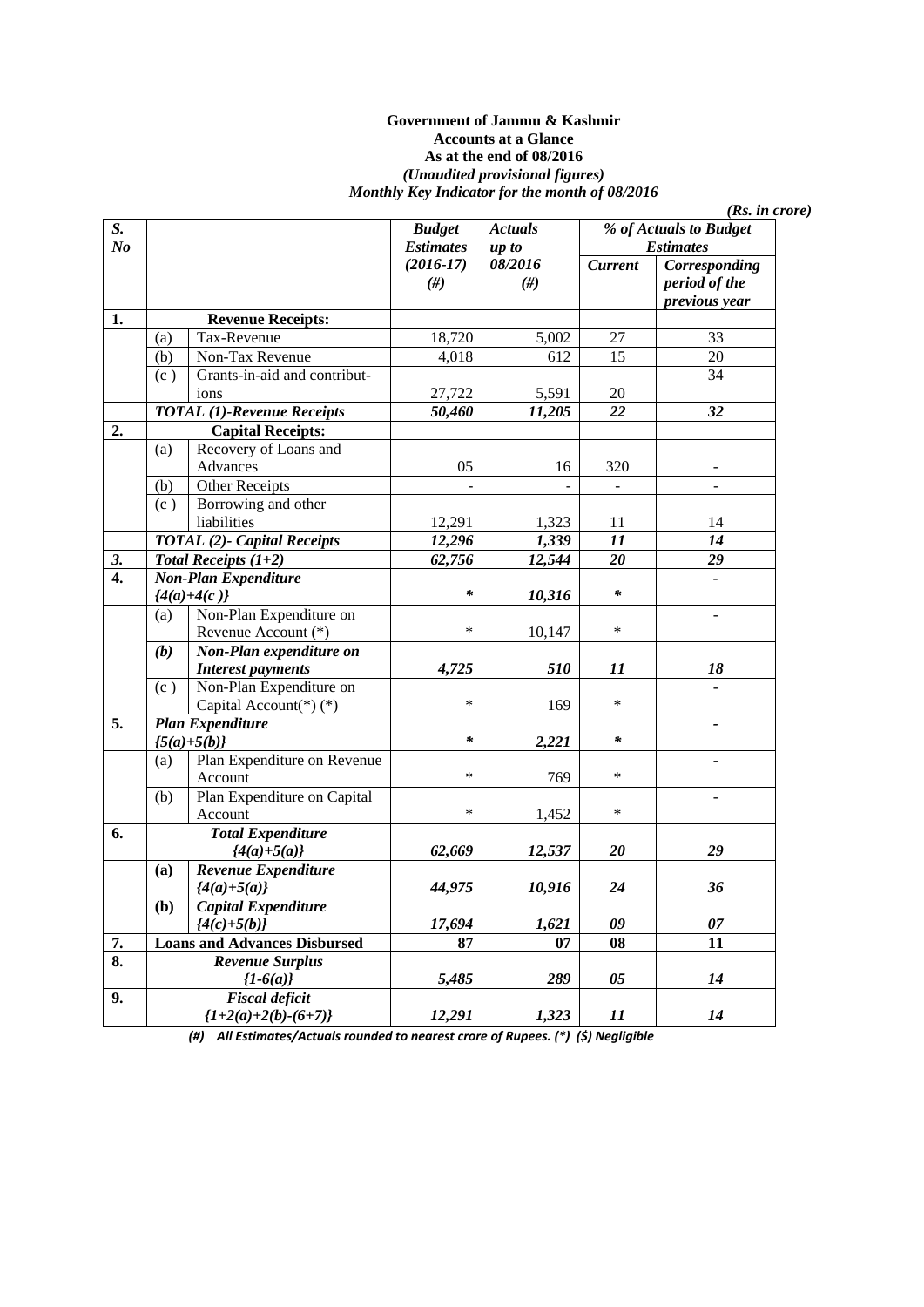# (Format of Progressive Figures)

#### T A X R E V E N U E

(Rs. in crore)

| <b>Month</b> | 2016-17        |                | 2015-16        |             |
|--------------|----------------|----------------|----------------|-------------|
|              | Monthly $(\#)$ | Progressive(#) | <b>Monthly</b> | Progressive |
| April        | 1,109          | 1,109          | 942            | 942         |
| May          | 1,036          | 2,145          | 345            | 1287        |
| June         | 1,009          | 3,154          | 2023           | 3310        |
| July         | 1,465          | 4,619          | 1606           | 4916        |
| August       | 383            | 5,002          | 356            | 5272        |
| September    |                |                | 58             | 5330        |
| October      |                |                | 2530           | 7860        |
| November     |                |                | 985            | 8845        |
| December     |                |                | 1518           | 10363       |
| January      |                |                | 1080           | 11443       |
| February     |                |                | 1523           | 12966       |
| March        |                |                | 1117           | 14083       |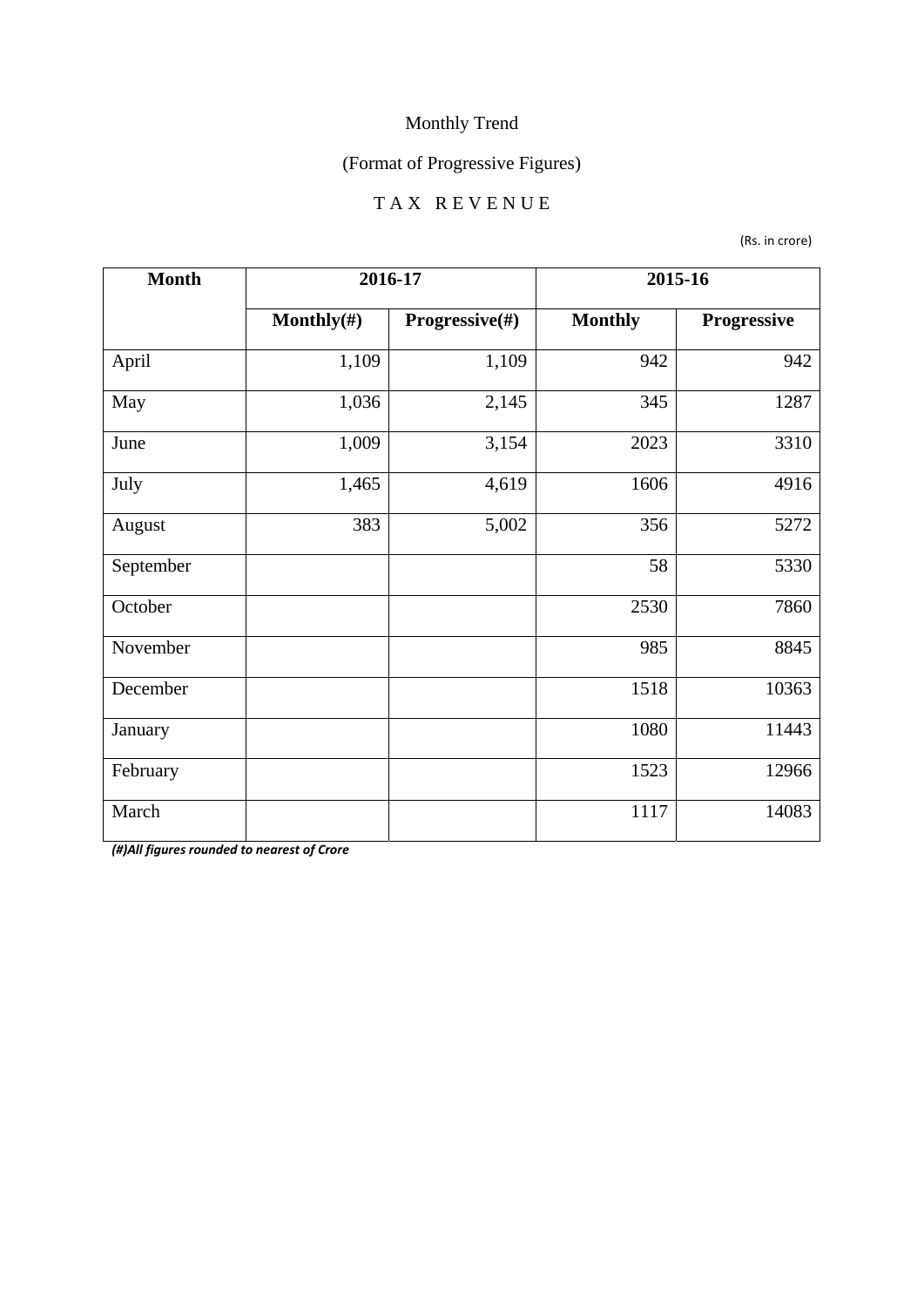# (Format of Progressive Figures)

#### N O N-T A X R E V E N U E

(Rs. in crore)

| <b>Month</b> | 2016-17        |                | 2015-16        |             |
|--------------|----------------|----------------|----------------|-------------|
|              | Monthly $(\#)$ | Progressive(#) | <b>Monthly</b> | Progressive |
| April        | 95             | 95             | 108            | 108         |
| May          | 120            | 215            | 125            | 233         |
| June         | 115            | 330            | 135            | 368         |
| July         | 182            | 512            | 161            | 529         |
| August       | 100            | 612            | 161            | 690         |
| September    |                |                | 112            | 802         |
| October      |                |                | 265            | 1067        |
| November     |                |                | 161            | 1228        |
| December     |                |                | 182            | 1410        |
| January      |                |                | 185            | 1595        |
| February     |                |                | 189            | 1784        |
| March        |                |                | 361            | 2145        |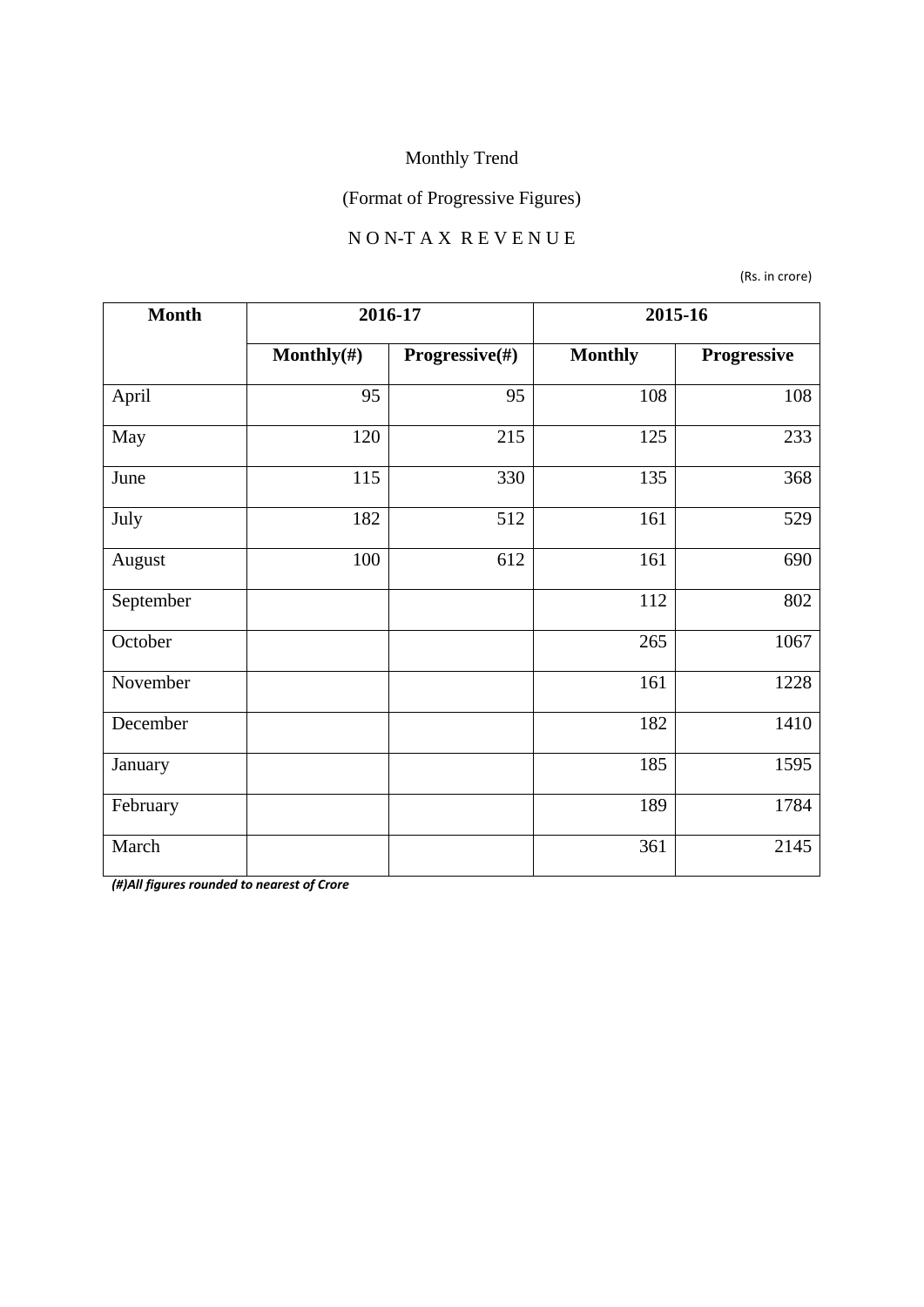## (Format of Progressive Figures)

# Revenue Receipts of

#### GRANTS-IN-AID AND CONTRIBUTIONS

(Rs. in crore)

| <b>Month</b> | 2016-17                  |                | 2015-16                  |             |
|--------------|--------------------------|----------------|--------------------------|-------------|
|              | Monthly $(\#)$           | Progressive(#) | <b>Monthly</b>           | Progressive |
| April        |                          |                | $\overline{\phantom{0}}$ |             |
| May          | 2,348                    | 2,348          | $\overline{a}$           |             |
| June         | 1,985                    | 4,333          | 3978                     | 3978        |
| July         | 1,258                    | 5,591          | 2216                     | 6194        |
| August       | $\overline{\phantom{0}}$ | 5,591          | $\overline{\phantom{0}}$ | 6194        |
| September    |                          |                |                          | 6194        |
| October      |                          |                | 1352                     | 7546        |
| November     |                          |                | 996                      | 8542        |
| December     |                          |                | 2819                     | 11361       |
| January      |                          |                | $\overline{\phantom{0}}$ | 11361       |
| February     |                          |                | 5246                     | 16607       |
| March        |                          |                | 909                      | 17516       |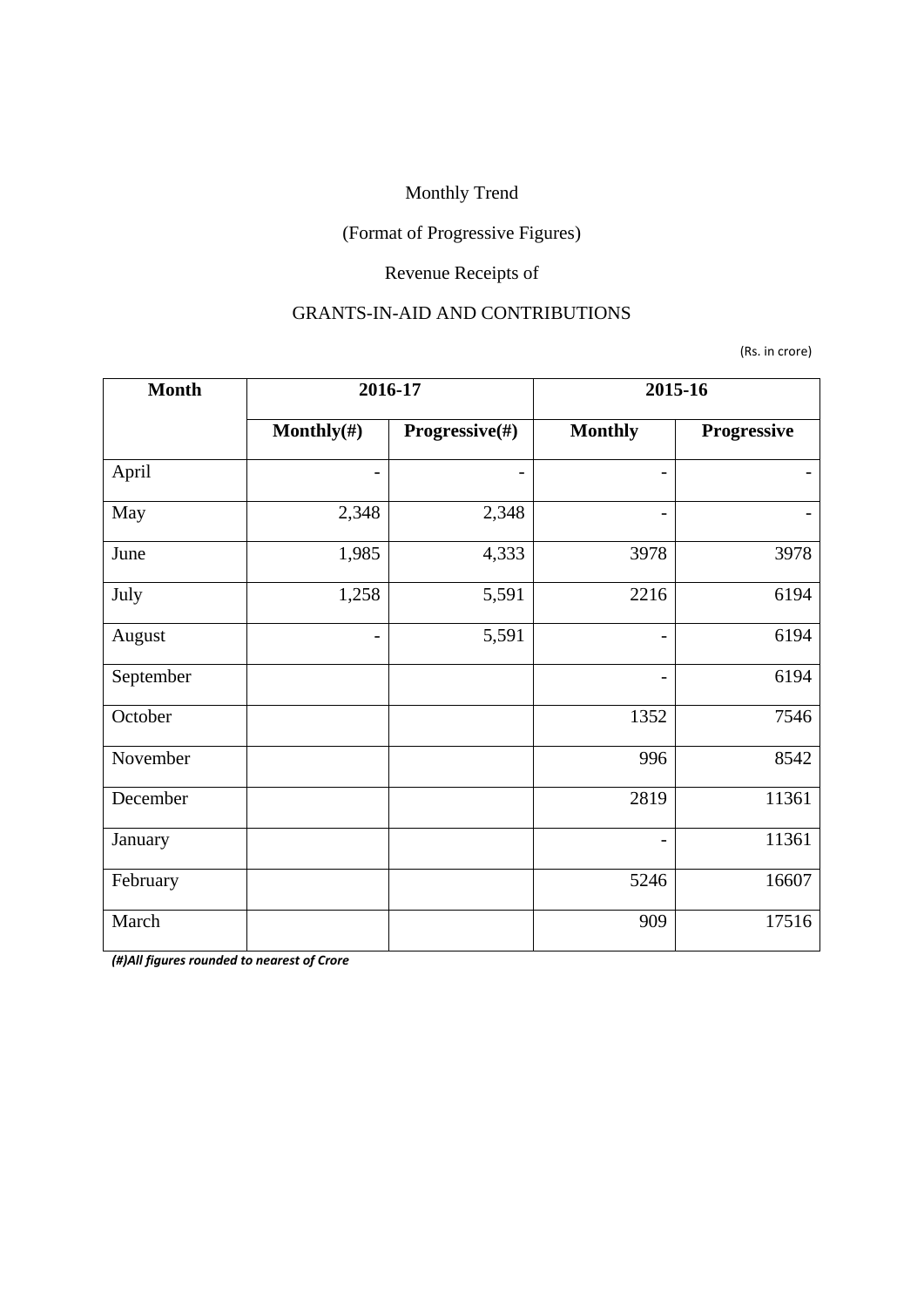# (Format of Progressive Figures)

#### RECOVERY OF LOANS AND ADVANCES

(Rs. in crore)

| <b>Month</b> | 2016-17                  |                | 2015-16                  |             |
|--------------|--------------------------|----------------|--------------------------|-------------|
|              | Monthly $(\#)$           | Progressive(#) | <b>Monthly</b>           | Progressive |
| April        | 02                       | 02             | (a)                      | (A)         |
| May          | $\overline{\phantom{a}}$ | 02             | (b)                      | (B)         |
| June         | 01                       | 03             | (c)                      | (C)         |
| July         | 13                       | 16             | (d)                      | (D)         |
| August       | $\overline{\phantom{a}}$ | 16             | (e)                      | 01          |
| September    |                          |                | 01                       | 02          |
| October      |                          |                | $\overline{\phantom{a}}$ | 02          |
| November     |                          |                | 01                       | 03          |
| December     |                          |                | (f)                      | 03          |
| January      |                          |                | (g)                      | 03          |
| February     |                          |                | 01                       | 04          |
| March        |                          |                | $\overline{\phantom{a}}$ | 04          |

| $(a)$ Rs.0.11 crore only  | (A) Rs. 0.11 crore only |
|---------------------------|-------------------------|
| (b)Rs.0.07 crore only     | (B) Rs.0.18 crore only  |
| (c)Rs.0.11 crore only     | (C) Rs.0.29 crore only  |
| (d)Rs.0.10 crore only     | (D) Rs.0.39 crore only  |
| (e)Rs.0.14 crore only     |                         |
| (f) $Rs. 0.10$ crore only |                         |
| (a) Rs. 0.14 crore only   |                         |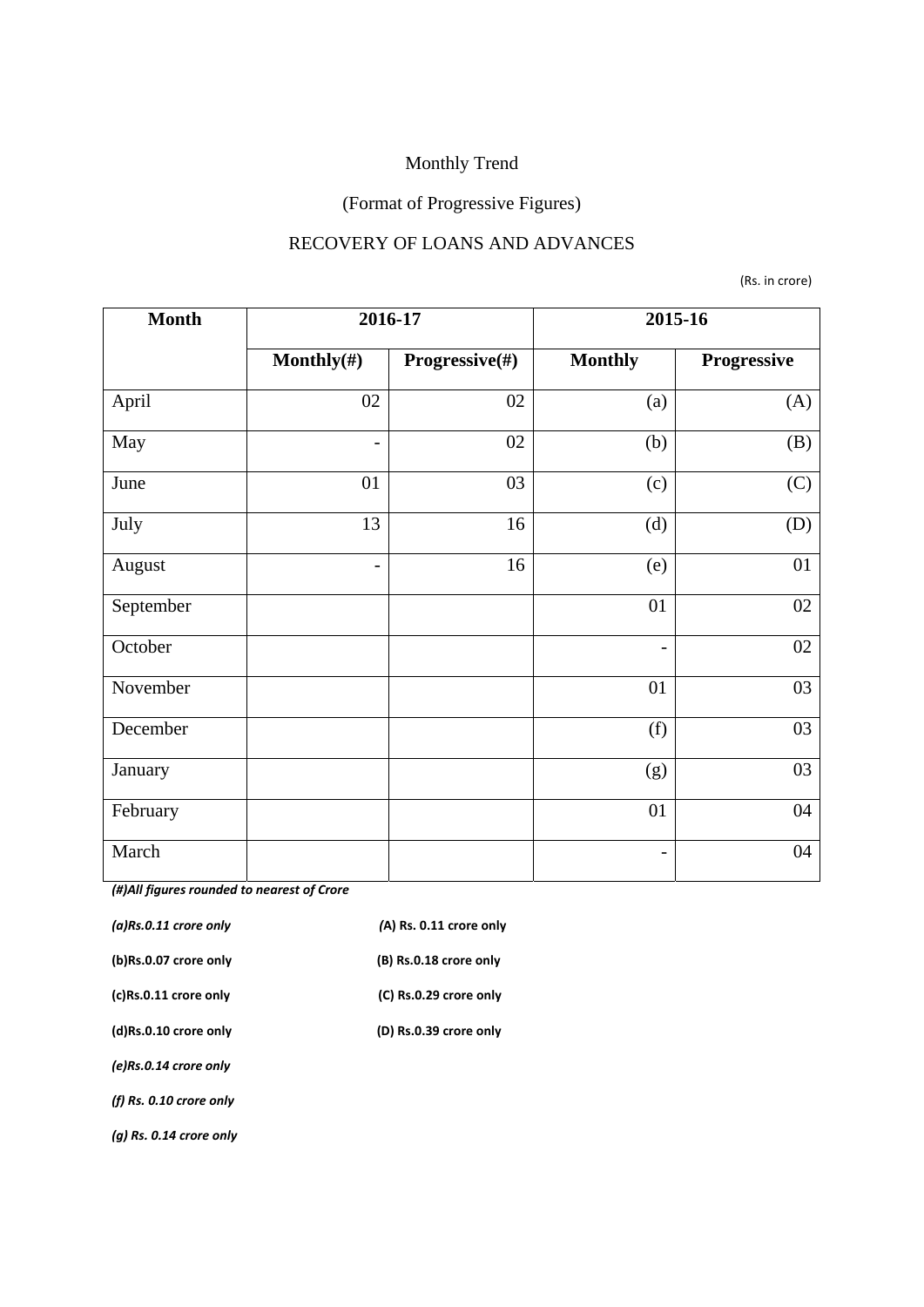# (Format of Progressive Figures)

#### BORROWINGS AND OTHER LIABILITIES

(Rs. in crore)

| <b>Month</b> | 2016-17        |                           | 2015-16        |             |
|--------------|----------------|---------------------------|----------------|-------------|
|              | Monthly $(\#)$ | <b>Progressive</b> $(\#)$ | <b>Monthly</b> | Progressive |
| April        | 376            | 376                       | 906            | 906         |
| May          | $(-)911$       | $(-)535$                  | 1614           | 2,520       |
| June         | $(-)518$       | $(-)1,053$                | $(-)2974$      | $(-)454$    |
| July         | 389            | $(-)664$                  | $(-)1332$      | $(-)1,786$  |
| August       | 1,987          | 1,323                     | 2786           | 1000        |
| September    |                |                           | 21164          | 22164       |
| October      |                |                           | $(-)20100$     | 2064        |
| November     |                |                           | 412            | 2476        |
| December     |                |                           | $(-)694$       | 1782        |
| January      |                |                           | 1707           | 3489        |
| February     |                |                           | $(-)3244$      | 245         |
| March        |                |                           | 7519           | 7764        |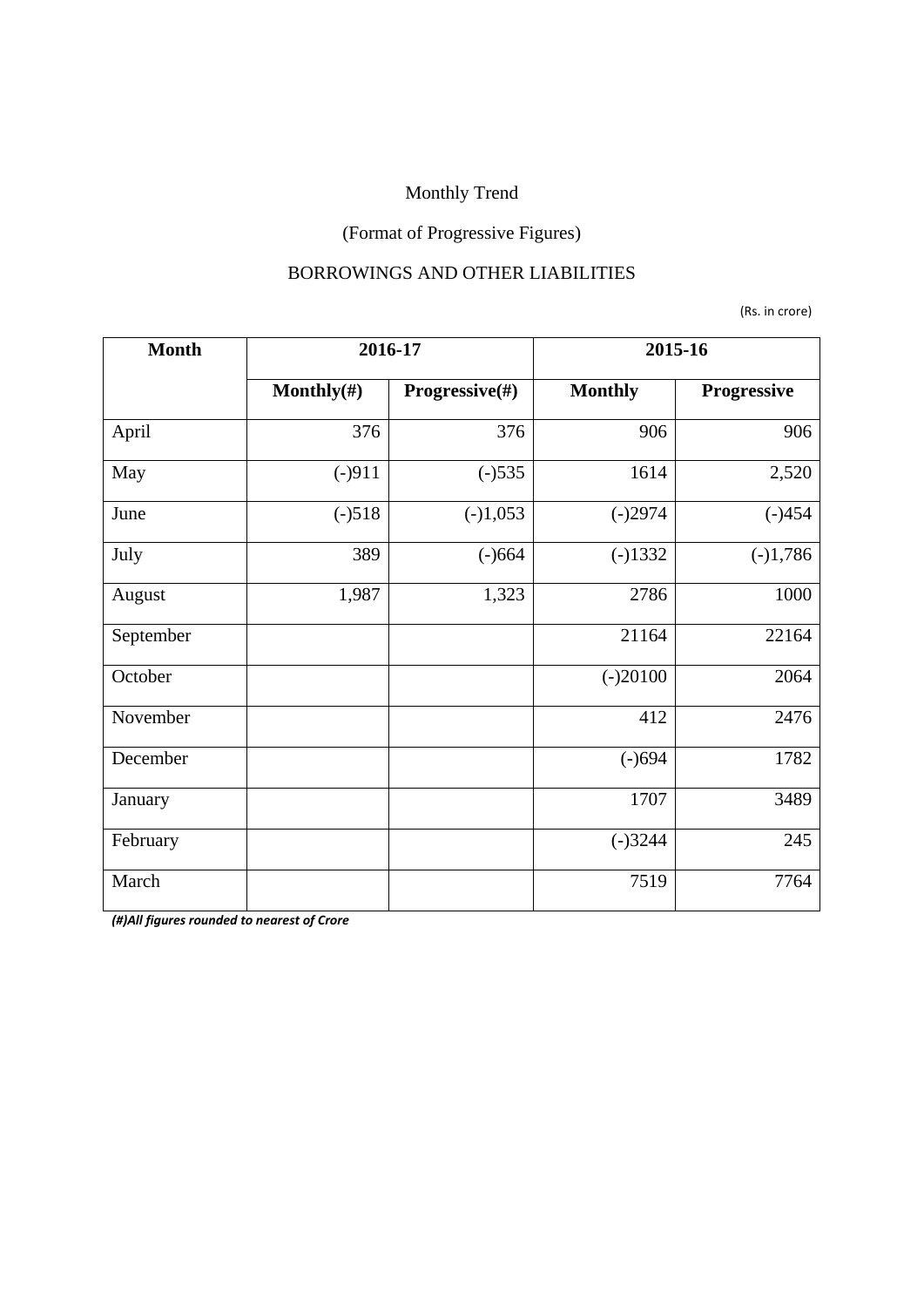# (Format of Progressive Figures)

#### NON-PLAN EXPENDITURE ON REVENUE ACCOUNT

(Rs. in crore)

| <b>Month</b> | 2016-17        |                | 2015-16        |                    |
|--------------|----------------|----------------|----------------|--------------------|
|              | Monthly $(\#)$ | Progressive(#) | <b>Monthly</b> | <b>Progressive</b> |
| April        | 1,541          | 1,541          | 1,902          | 1,902              |
| May          | 1,985          | 3,526          | 2,060          | 3,962              |
| June         | 2,097          | 5,623          | 2,572          | 6,534              |
| July         | 2,370          | 7,993          | 2,441          | 8,975              |
| August       | 2,154          | 10,147         | 3092           | 12067              |
| September    |                |                | 1038           | 13105              |
| October      |                |                | 3540           | 16645              |
| November     |                |                | 2002           | 18647              |
| December     |                |                | 3191           | 21838              |
| January      |                |                | 2286           | 24124              |
| February     |                |                | 2916           | 27040              |
| March        |                |                | 6034           | 33074              |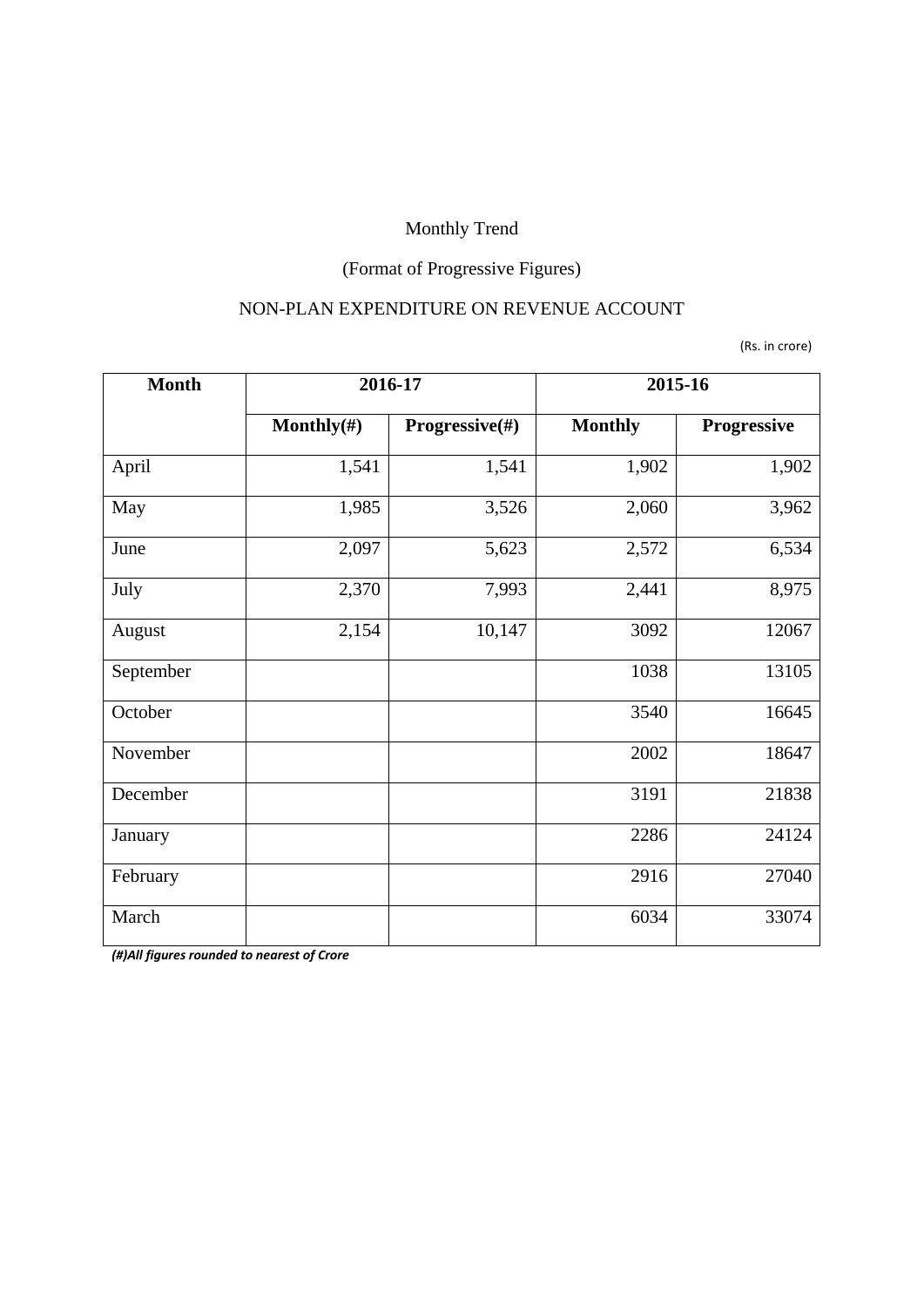## (Format of Progressive Figures)

#### NON-PLAN EXPENDITURE ON INTEREST PAYMENTS

(Rs. in crore)

| <b>Month</b> | 2016-17        |                | 2015-16                      |             |
|--------------|----------------|----------------|------------------------------|-------------|
|              | Monthly $(\#)$ | Progressive(#) | <b>Monthly</b>               | Progressive |
| April        |                |                | $\qquad \qquad \blacksquare$ |             |
| May          | 138            | 138            | $\overline{\phantom{a}}$     |             |
| June         | 273            | 411            | 402                          | 402         |
| July         | 98             | 509            | 295                          | 697         |
| August       | 01             | 510            | 02                           | 699         |
| September    |                |                | $(-)02$                      | 697         |
| October      |                |                | 454                          | 1151        |
| November     |                |                | 206                          | 1357        |
| December     |                |                | 307                          | 1664        |
| January      |                |                | 01                           | 1665        |
| February     |                |                | 641                          | 2306        |
| March        |                |                | 211                          | 2517        |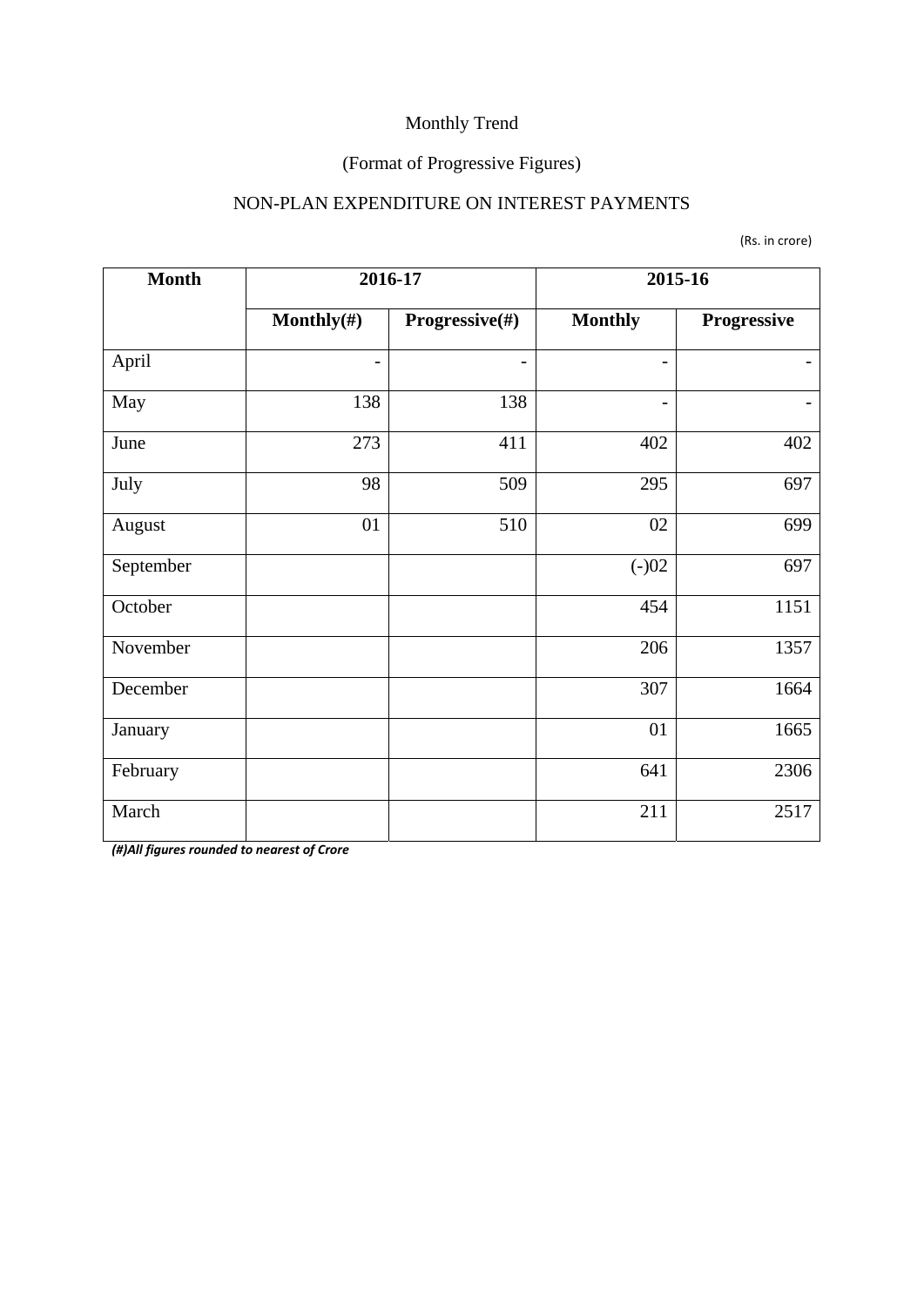#### (Format of Progressive Figures)

#### NON-PLAN EXPENDITURE ON CAPITAL ACCOUNT

(Rs. in crore)

| <b>Month</b> |                | 2016-17        | 2015-16        |             |
|--------------|----------------|----------------|----------------|-------------|
|              | Monthly $(\#)$ | Progressive(#) | <b>Monthly</b> | Progressive |
| April        | 07             | 07             | 37             | 37          |
| May          | 04             | 11             | 28             | 65          |
| June         | 34             | 45             | 20             | 85          |
| July         | 49             | 94             | 24             | 109         |
| August       | 75             | 169            | 77             | 186         |
| September    |                |                | 98             | 284         |
| October      |                |                | 69             | 353         |
| November     |                |                | 98             | 451         |
| December     |                |                | 54             | 505         |
| January      |                |                | 74             | 579         |
| February     |                |                | 130            | 709         |
| March        |                |                | 730            | 1439        |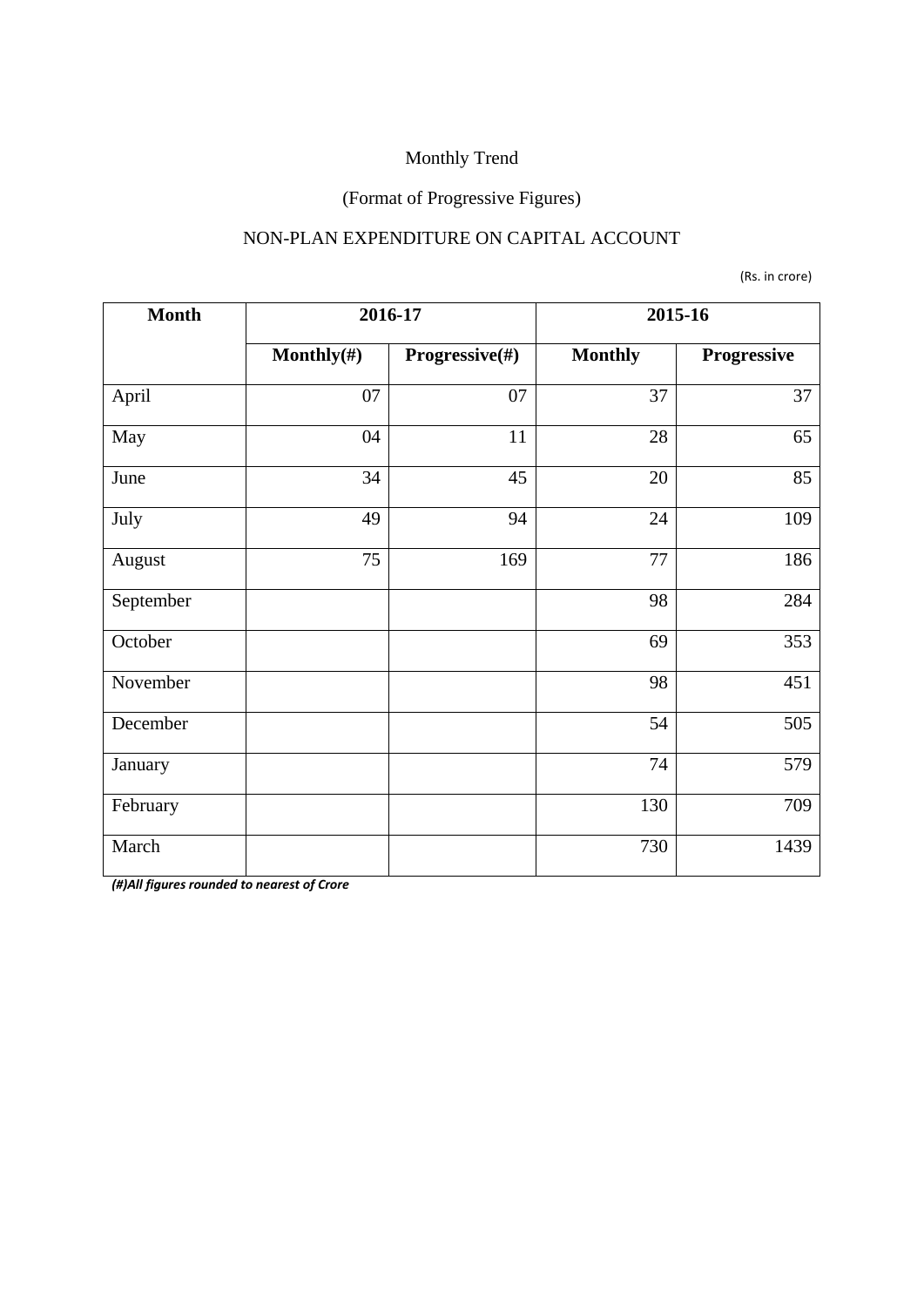# (Format of Progressive Figures)

#### PLAN EXPENDITURE ON REVENUE ACCOUNT

(Rs. in crore)

| <b>Month</b> | 2016-17        |                | 2015-16        |             |
|--------------|----------------|----------------|----------------|-------------|
|              | Monthly $(\#)$ | Progressive(#) | <b>Monthly</b> | Progressive |
| April        | 09             | 09             | 05             | 05          |
| May          | 319            | 328            | $(-)01$        | 04          |
| June         | 122            | 450            | 397            | 401         |
| July         | 273            | 723            | 36             | 437         |
| August       | 46             | 769            | 12             | 449         |
| September    |                |                | 02             | 451         |
| October      |                |                | 30             | 481         |
| November     |                |                | 18             | 499         |
| December     |                |                | 15             | 514         |
| January      |                |                | 191            | 705         |
| February     |                |                | 190            | 895         |
| March        |                |                | 311            | 1206        |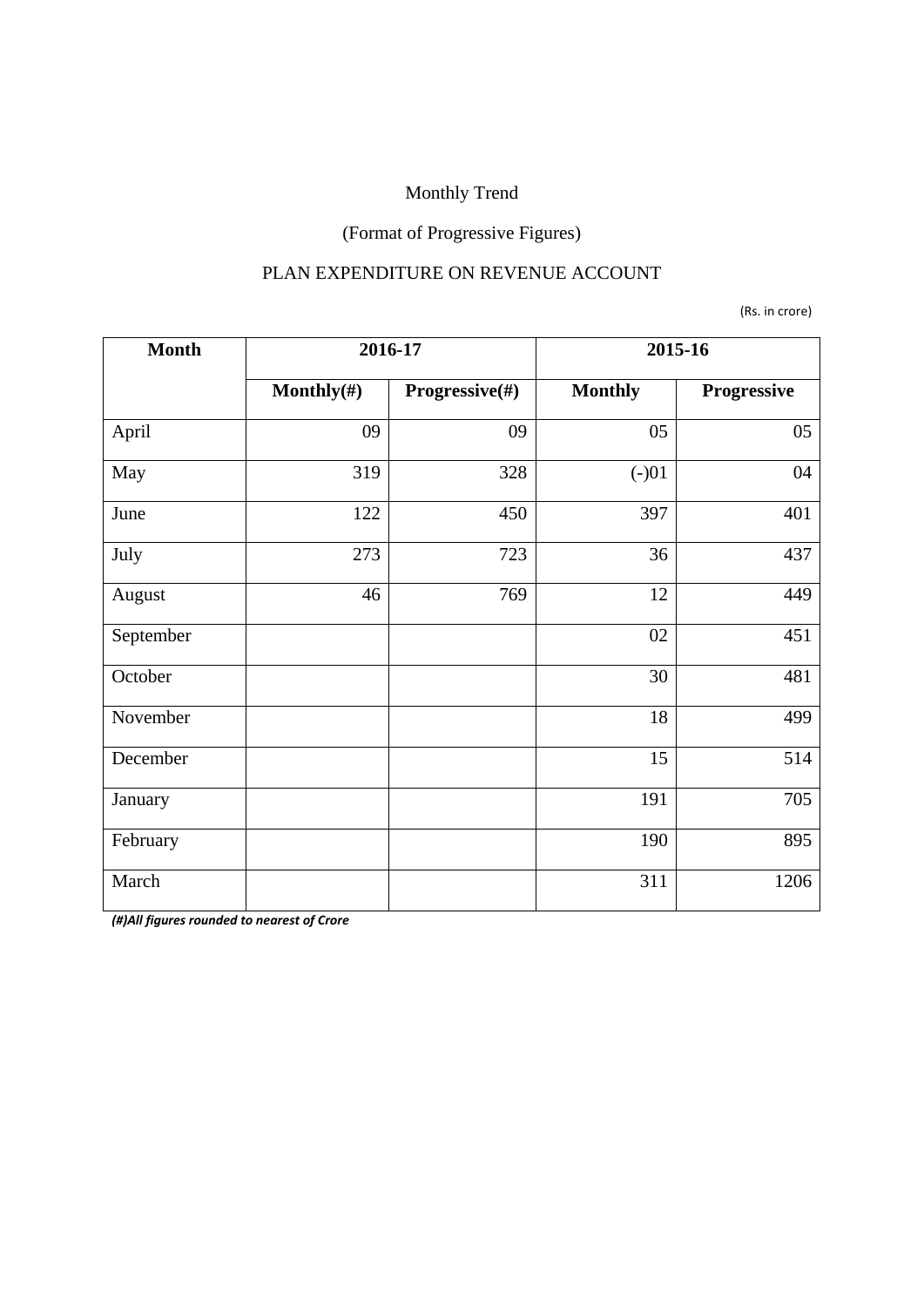## (Format of Progressive Figures)

#### PLAN EXPENDITURE ON CAPITAL ACCOUNT

(Rs. in crore)

| <b>Month</b> |                | 2016-17        | 2015-16        |             |
|--------------|----------------|----------------|----------------|-------------|
|              | Monthly $(\#)$ | Progressive(#) | <b>Monthly</b> | Progressive |
| April        | 25             | 25             | 12             | 12          |
| May          | 284            | 309            | $(-)03$        | 09          |
| June         | 336            | 645            | 173            | 182         |
| July         | 613            | 1,258          | 147            | 329         |
| August       | 194            | 1,452          | 116            | 445         |
| September    |                |                | 189            | 634         |
| October      |                |                | 408            | 1042        |
| November     |                |                | 417            | 1459        |
| December     |                |                | 564            | 2023        |
| January      |                |                | 403            | 2426        |
| February     |                |                | 451            | 2877        |
| March        |                |                | 2821           | 5698        |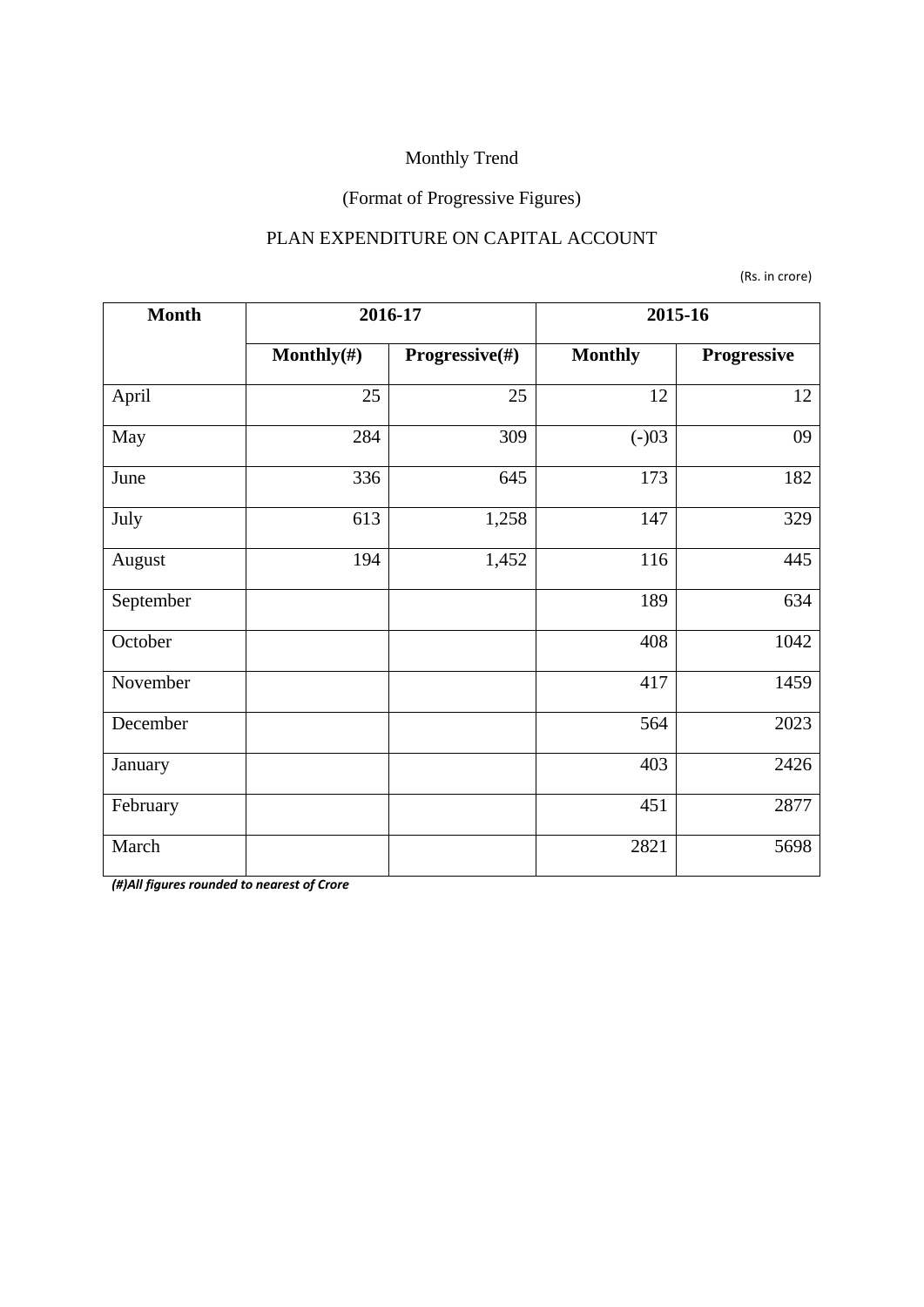## (Format of Progressive Figures)

#### TOTAL EXPENDITURE ON REVENUE ACCOUNT

| <b>Month</b> | 2016-17        |                | 2015-16        |             |  |
|--------------|----------------|----------------|----------------|-------------|--|
|              | Monthly $(\#)$ | Progressive(#) | <b>Monthly</b> | Progressive |  |
| April        | 1,550          | 1,550          | 1,907          | 1,907       |  |
| May          | 2,304          | 3,854          | 2,059          | 3,966       |  |
| June         | 2,219          | 6,073          | 2,969          | 6,935       |  |
| July         | 2,643          | 8,716          | 2,477          | 9,412       |  |
| August       | 2,200          | 10,916         | 3104           | 12516       |  |
| September    |                |                | 1040           | 13556       |  |
| October      |                |                | 3571           | 17127       |  |
| November     |                |                | 2019           | 19146       |  |
| December     |                |                | 3206           | 22352       |  |
| January      |                |                | 2477           | 24829       |  |
| February     |                |                | 3106           | 27935       |  |
| March        |                |                | 6345           | 34280       |  |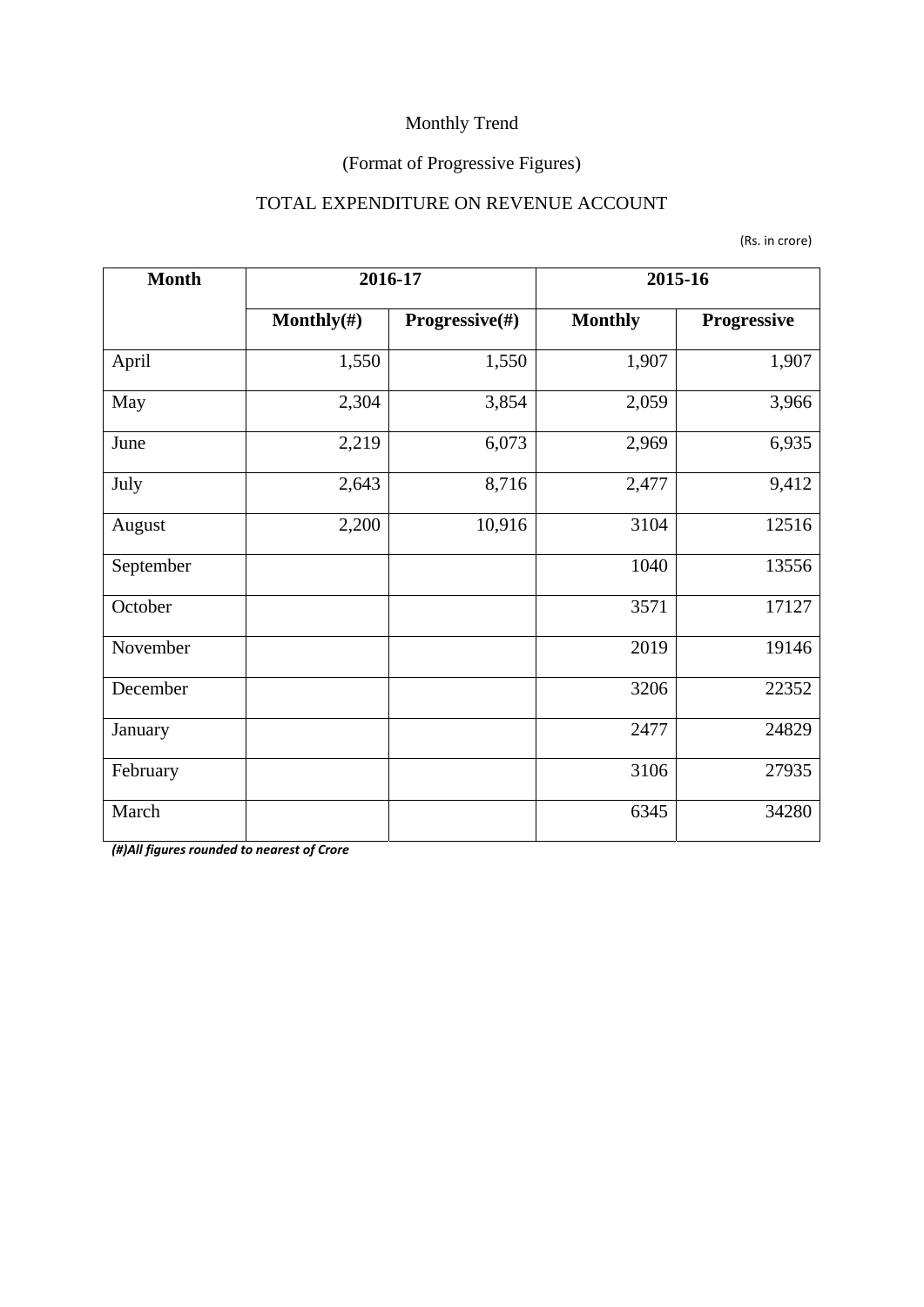## (Format of Progressive Figures)

#### TOTAL EXPENDITURE ON CAPITAL ACCOUNT

(Rs. in crore)

| <b>Month</b> |                | 2016-17        | 2015-16        |             |  |
|--------------|----------------|----------------|----------------|-------------|--|
|              | Monthly $(\#)$ | Progressive(#) | <b>Monthly</b> | Progressive |  |
| April        | 32             | 32             | 49             | 49          |  |
| May          | 288            | 320            | 25             | 74          |  |
| June         | 370            | 690            | 193            | 267         |  |
| July         | 662            | 1,352          | 171            | 438         |  |
| August       | 269            | 1,621          | 193            | 631         |  |
| September    |                |                | 287            | 918         |  |
| October      |                |                | 477            | 1395        |  |
| November     |                |                | 515            | 1910        |  |
| December     |                |                | 618            | 2528        |  |
| January      |                |                | 477            | 3005        |  |
| February     |                |                | 581            | 3586        |  |
| March        |                |                | 3551           | 7137        |  |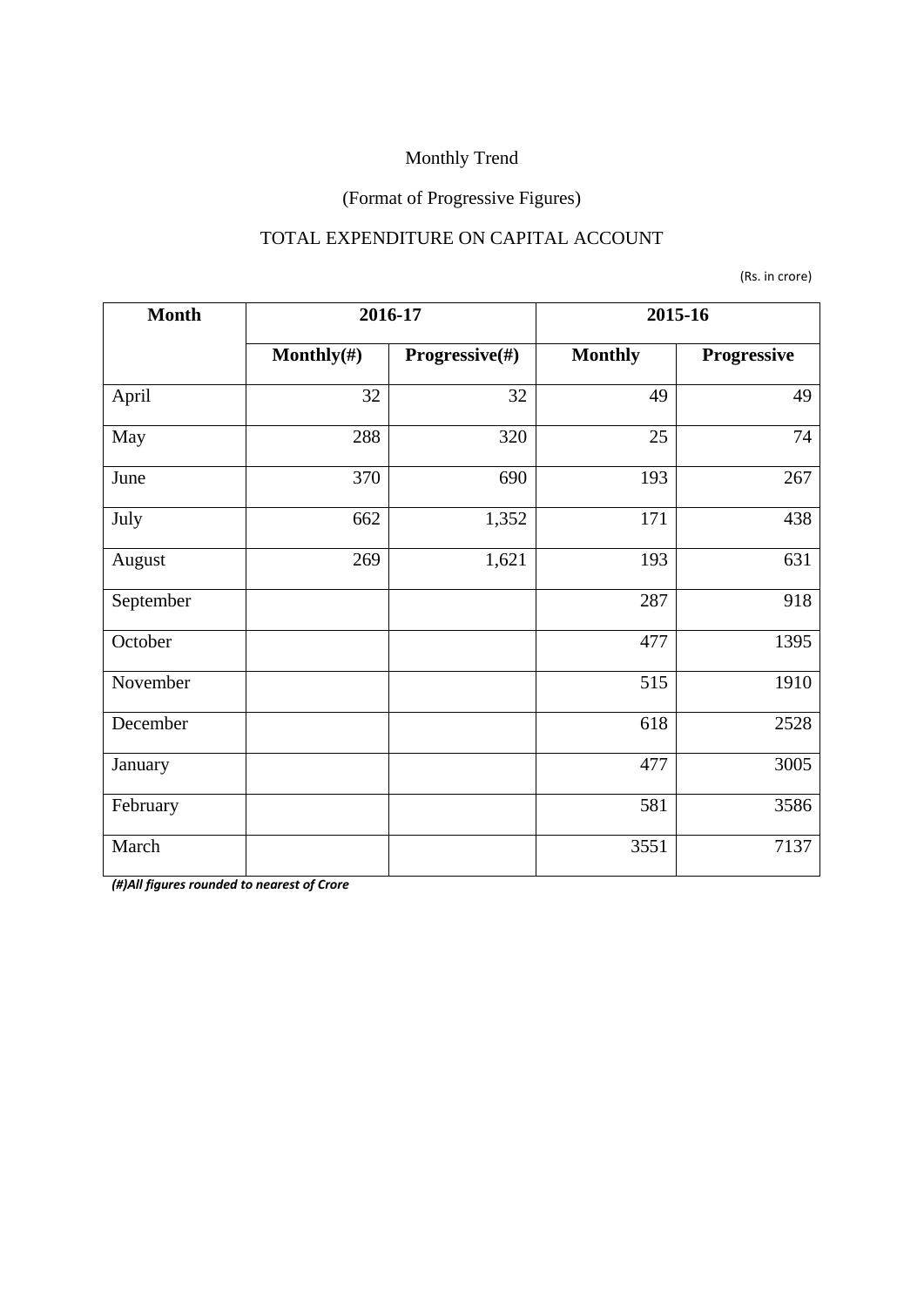## (Format of Progressive Figures)

#### LOANS AND ADVANCES DISBURSED

(Rs. in crore)

| <b>Month</b> | 2016-17    |                | 2015-16                  |                   |  |
|--------------|------------|----------------|--------------------------|-------------------|--|
|              | Monthly(#) | Progressive(#) | <b>Monthly</b>           | Progressive       |  |
| April        | (a)        | (a)            | $\overline{\phantom{0}}$ |                   |  |
| May          | 01         | 01             | $\overline{\phantom{a}}$ | -                 |  |
| June         | 03         | 04             | $\overline{\phantom{0}}$ | $\qquad \qquad -$ |  |
| July         | 02         | 06             | 04                       | 04                |  |
| August       | 01         | 07             | 06                       | $10\,$            |  |
| September    |            |                | 08                       | 18                |  |
| October      |            |                | $\overline{\phantom{a}}$ | 18                |  |
| November     |            |                | 20                       | 38                |  |
| December     |            |                | 01                       | 39                |  |
| January      |            |                | 18                       | 57                |  |
| February     |            |                | 28                       | 85                |  |
| March        |            |                | 10                       | 95                |  |

*(#)All figures rounded to nearest of Crore* 

*(a) Rs. 0.10 crore only*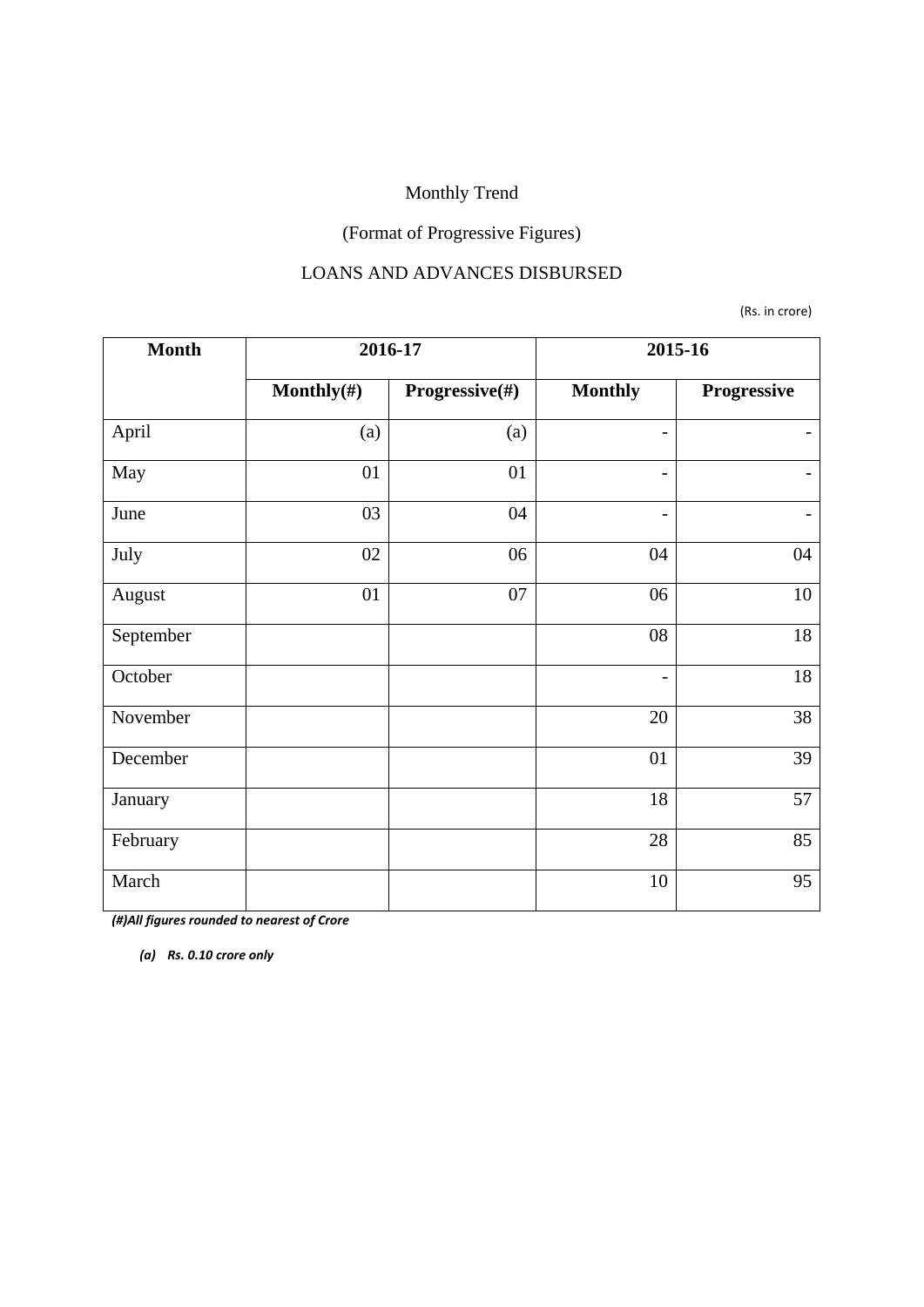## (Format of Progressive Figures)

#### REVENUE SURPLUS

(Rs. in crore)

| <b>Month</b> | 2016-17        |                | 2015-16        |                    |  |
|--------------|----------------|----------------|----------------|--------------------|--|
|              | Monthly $(\#)$ | Progressive(#) | <b>Monthly</b> | <b>Progressive</b> |  |
| April        | $(-)346$       | $(-)346$       | $(-)857$       | $(-)857$           |  |
| May          | $(+)1,200$     | $(+)854$       | $(-)1,589$     | $(-)2,446$         |  |
| June         | $(+)890$       |                | 3,167          | 721                |  |
| July         | $(+)262$       | 2,006          | 1,507          | 2,228              |  |
| August       | $(-)1,717$     | 289            | $(-)2588$      | $(-)360$           |  |
| September    |                |                | $(-)870$       | $(-)1230$          |  |
| October      |                |                | 576            | $(-)654$           |  |
| November     |                |                | 123            | $(-)531$           |  |
| December     |                |                | 1313           | 782                |  |
| January      |                |                | $(-)1212$      | $(-)430$           |  |
| February     |                |                | 3852           | 3422               |  |
| March        |                |                | $(-)3958$      | $(-)536$           |  |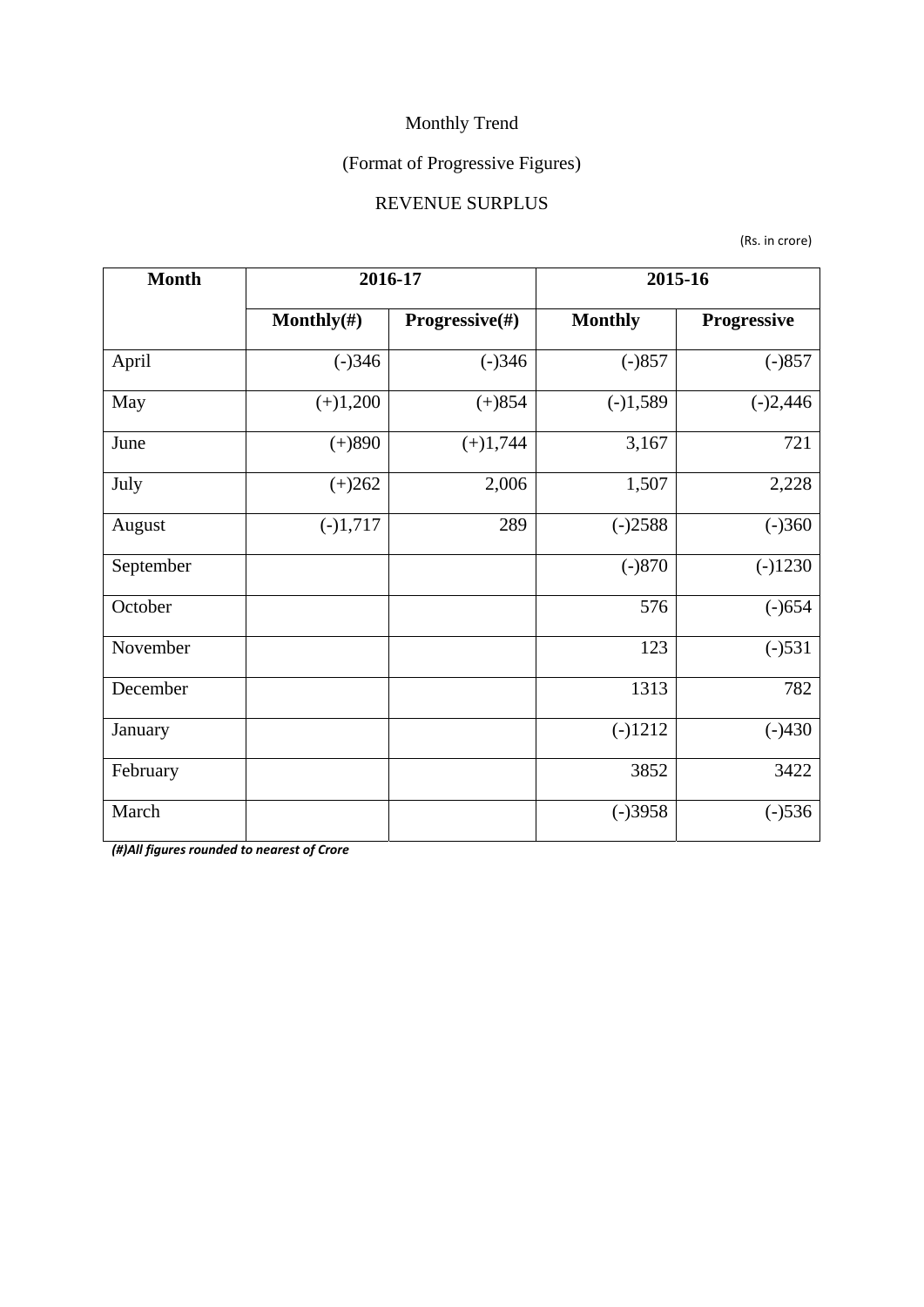# (Format of Progressive Figures)

## FISCAL DEFICIT

(Rs. in crore)

| <b>Month</b>    | 2016-17        |                | 2015-16        |             |  |
|-----------------|----------------|----------------|----------------|-------------|--|
|                 | Monthly $(\#)$ | Progressive(#) | <b>Monthly</b> | Progressive |  |
| April           | 376            | 376            | 906            | 906         |  |
| May<br>$(-)911$ |                | $(-)535$       | 1,614          | 2,520       |  |
| June            | $(-)518$       | $(-)1,053$     | $(-)2066$      | 454         |  |
| July            | 389            | $(-)664$       | 1332           | 1786        |  |
| August          | 1,987          | 1,323          | $(-)786$       | 1000        |  |
| September       |                |                | 1164           | 2164        |  |
| October         |                |                | $(-)100$       | 2064        |  |
| November        |                |                | 412            | 2476        |  |
| December        |                |                | 694            | 1782        |  |
| January         |                |                | 1707           | 3489        |  |
| February        |                |                | $(-)3244$      | 245         |  |
| March           |                |                | 7519           | 7764        |  |